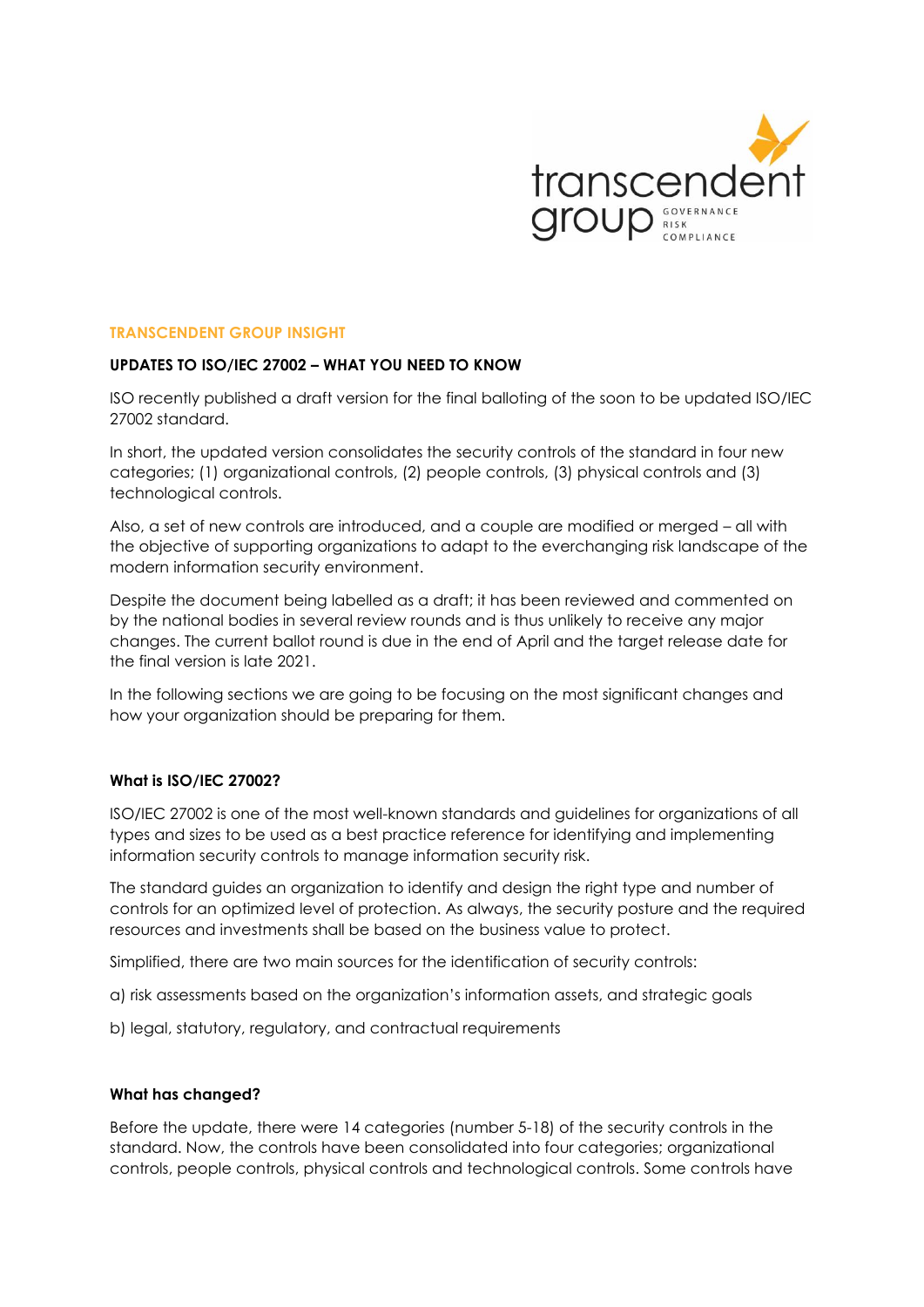been merged, some have been modified and several new controls have been introduced. In addition to this, the amount of controls have been reduced from a total of 114 controls to 93, including the following 11 new controls:

- 1. Threat Intelligence
- 2. Information security for the use of cloud services
- 3. ICT readiness for business continuity
- 4. Physical security monitoring
- 5. Configuration management
- 6. Information deletion
- 7. Data masking
- 8. Data leakage prevention
- 9. Monitoring activities
- 10. Web filtering
- 11. Secure coding

While some of the new controls seem practically mandatory (cloud security, configuration management) some might not be necessary for all organizations (secure coding).

The controls have also been assigned different attributes for easier classification and management:

- **Control type:** #Preventive, #Detective, #Corrective
- **Information security properties**: #Confidentiality, #Integrity, #Availability
- **Cybersecurity concepts**: #Identify, #Protect, #Detect, #Respond, #Recover
- **Operational capabilities**: e.g. #Continuity, #Physical security, #Information security event management
- **Security domains:** #Governance\_and\_Ecosystem, #Protection, #Defence, #Resilience

The standard is now also enabled to allow for controls from other standards, e.g. NIST, OWASP, etc. to have organizations an optimal fit of prioritized controls.

# **A new privacy aspect**

While the current version of the ISO/IEC 27002 standard focuses almost exclusively on information security the update has introduced a few privacy-related controls, such as:

- Data masking (Control 8.11)
- Information deletion (Control 8.10)

All organizations process personal data and these new controls will support the GDPR regulatory controls to implement an effective protection of personally identifiable data.

# **How will this impact ISO/IEC 27001:2013?**

Since ISO/IEC 27001:2013 is derived from the controls of the current ISO/IEC 27002, the ISO/IEC 27001 is due for an update. A decision of the revision of ISO/IEC 27001:2013 has not yet been made but might be in the near future.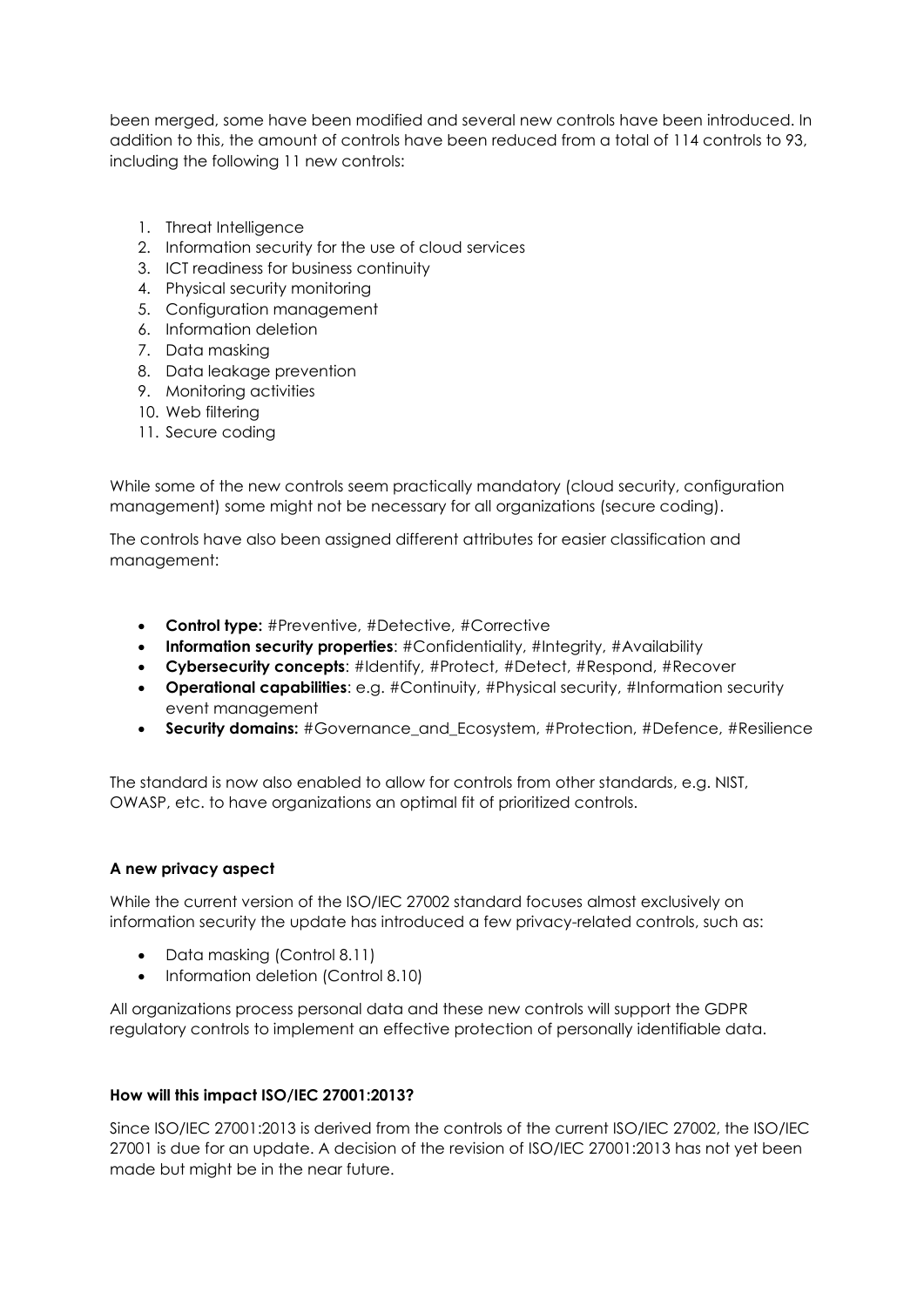## **What your organization should be doing?**

As always, organization's should through risk assessments identify the risks and corresponding controls.

We have split up the major tasks as follows:

- 1. Review the new 27002 draft and all the 93 controls. Compare current control implementation with new control descriptions. Evaluate need for new controls or control modification. Do not forget the privacy-related controls.
- 2. Create a development plan: prioritize risks and controls, identify necessary resources and other dependencies. Create actionable development plan.
- 3. Implement the development plan: get an early start by implementing the necessary controls and updating your Statement of Applicability (SoA).

Seeing that the new ISO/IEC 27002 is still in draft state and unlikely to change getting a head start might be a good idea.

## **Concluding reflections**

The changes to the ISO/IEC 27002 standard require businesses to further investigate their current security measures to understand how to remain compliant and keep managing their risk exposure. The updates to ISO/IEC 27002 have been implemented to modernize and simplify the guidelines for running an efficient and effective information security management system (ISMS) and now also integrate privacy to some extent. The new updates also allow organizations to design and implement security controls based on different standards to get a more optimized level of protection.

The business incentives for acquiring a certification have increased over the past couple of years since the demand from customers and regulatory organs have grown. These new updates intends to support modern organizations in creating a security control framework with less amount of categories and controls for a more direct framework of governance. Whether you are already ISO 27001 certified or still working towards it, we highly recommend getting a head start and incorporating the upcoming changes into your management system.

While it is certain to create quite a bit of work and long hours for information security management professionals it is certainly a step in the right direction.

Plan for protecting your business tomorrow. Contact us today.